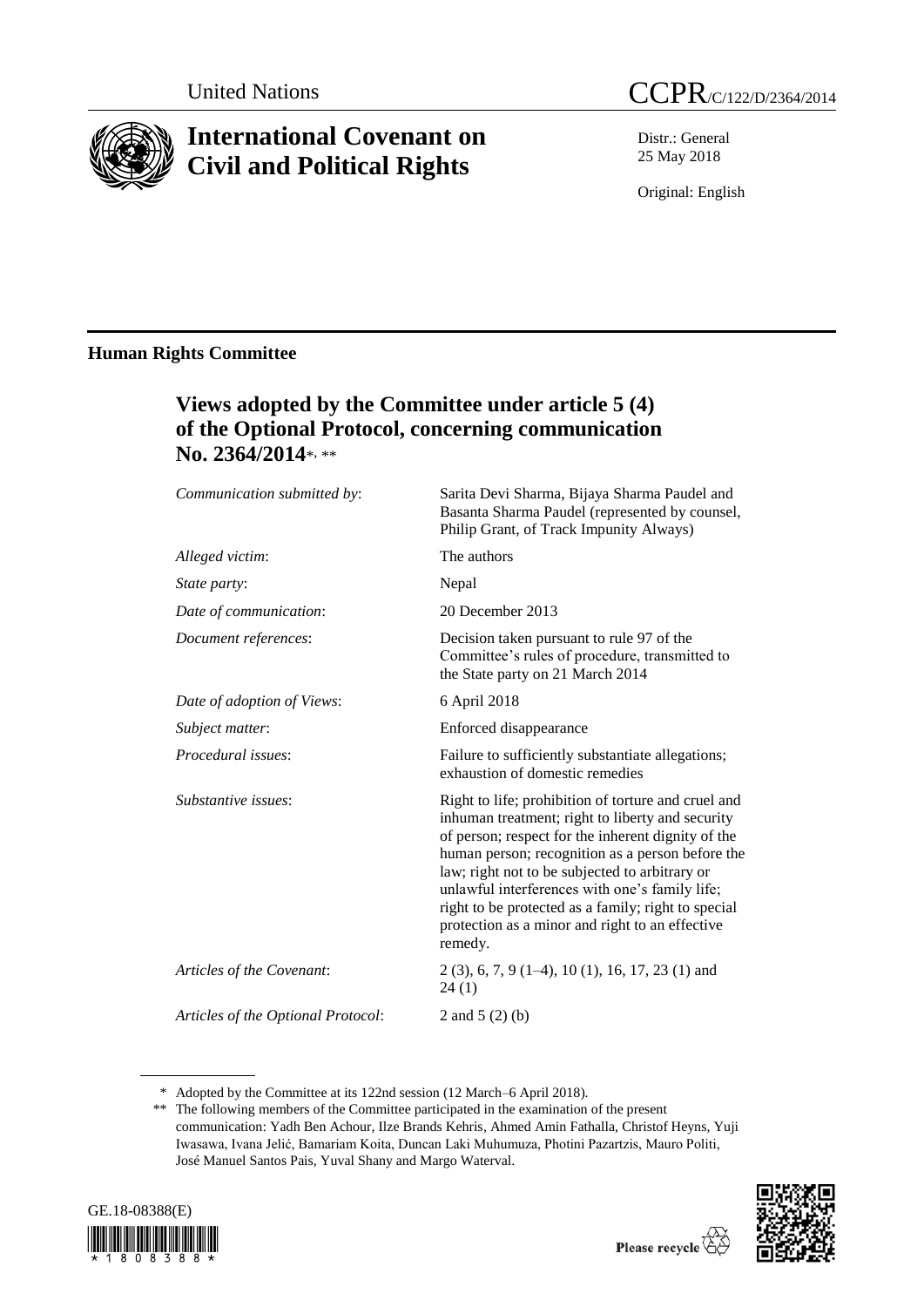1.1 The authors of the communication are Sarita Devi Sharma, her husband Bijaya Sharma Paudel and their eldest son, Basanta Sharma Paudel, three Nepalese nationals born on 24 February 1979, 14 June 1968 and 30 October 1995, respectively. They claim that the State party has violated their rights under articles  $6, 7, 9$   $(1-4), 10$   $(1)$  and 16 of the International Covenant on Civil and Political Rights, read alone and in conjunction with article 2 (3) of the Covenant, regarding Ms. Sharma; under articles 7, 17 and 23 (1), read alone and in conjunction with article 2 (3), regarding Bijaya Sharma Paudel; and articles 7, 17, 23 (1) and 24 (1), read alone and in conjunction with article 2 (3) of the Covenant, with regard to Basanta Sharma Paudel. The authors are represented by counsel.

1.2 On 18 June 2014, the Committee, acting through its Special Rapporteur on new communications and interim measures, decided to examine the admissibility of the communication together with the merits, in accordance with rule 97 of the Committee's rules of procedure.

#### **The facts as submitted by the authors**

2.1 In February 1996, the Maoist Communist Party of Nepal launched an armed rebellion against the Government that rapidly spread throughout the country, producing a decade-long armed conflict. The Government declared a state of emergency on 26 November 2001 and issued the Terrorist and Disruptive Activities (Prevention and Punishment) Act, which suspended a number of dirigible rights enshrined in the Covenant, 1 in accordance with its article 4, and granted a broad range of powers to the Royal Nepal Army to arrest individuals on the basis of suspicion of involvement in terrorist activities and to keep them in detention for up to 90 days without charge. Serious human rights violations, such as arbitrary detentions, enforced disappearances, torture and extrajudicial killings, were documented during that period by different United Nations and nongovernmental sources, even after the state of emergency was lifted on 20 August 2002.

2.2 According to the Human Rights Council Working Group on Enforced and Involuntary Disappearances, in 2003 and 2004, Nepal had the largest number of reported cases of enforced disappearance.<sup>2</sup> In its report on its 2004 mission to Nepal, the Working Group referred to the use of enforced disappearances as a widespread phenomenon with perpetrators shielded by political and legal impunity. <sup>3</sup> Between 2003 and 2006, the Army barracks of the Bhairabnath Battalion, located in Maharajguni, Kathmandu, became the main location for the illegal detention of those suspected of affiliation with the Maoist Communist Party of Nepal in the capital and where they were forcibly disappeared, tortured or summarily killed. 4

2.3 Ms. Sharma is the sister of Himal Sharma, Secretary-General of the Maoist-affiliated political party called "All Nepal National Independent Student Union Revolutionary". The authors submit that, on 20 October 2003, she and a friend, Ms. B.M., were followed by members of the security forces dressed as civilians. She was questioned about her kinship with Mr. Sharma and was threatened with guns. The two women were handcuffed, blindfolded and dragged into a van, then taken to the Army barracks in Maharajgunj. They were deprived of any legal safeguards during the entire period of their deprivation of liberty. Ms. Sharma begged her captors to allow her to contact her two children, as her husband was outside Kathmandu. She was finally able to make a telephone call to her sons'

 $1$  The right to freedom of opinion and expression, the right to assembly, the right to movement, press and publication rights, the right not to be subjected to preventive detention, the right to information, the right to property, the right to privacy and the right to constitutional remedies.

<sup>2</sup> See Human Rights Watch and Advocacy Forum, *Waiting for Justice: Unpunished Crimes from Nepal's Armed Conflict* (New York, 2008), p. 11. See also A/HRC/7/2, p. 115.

<sup>3</sup> See E/CN.4/2005/65/Add.1, paras. 7–9, 25 and 27. See also

[www.amnesty.org/download/Documents/136000/asa310032000en.pdf.](http://www.amnesty.org/download/Documents/136000/asa310032000en.pdf) 

<sup>4</sup> The author refers to the report of investigation of the Office of the United Nations High Commissioner for Human Rights-Nepal into arbitrary detention, torture and disappearances at Maharajgunj RNA barracks, Kathmandu in 2003-2004, available at http://nepalconflictreport.ohchr.org/files/docs/2006-05-26\_report\_ohchr\_eng.pdf.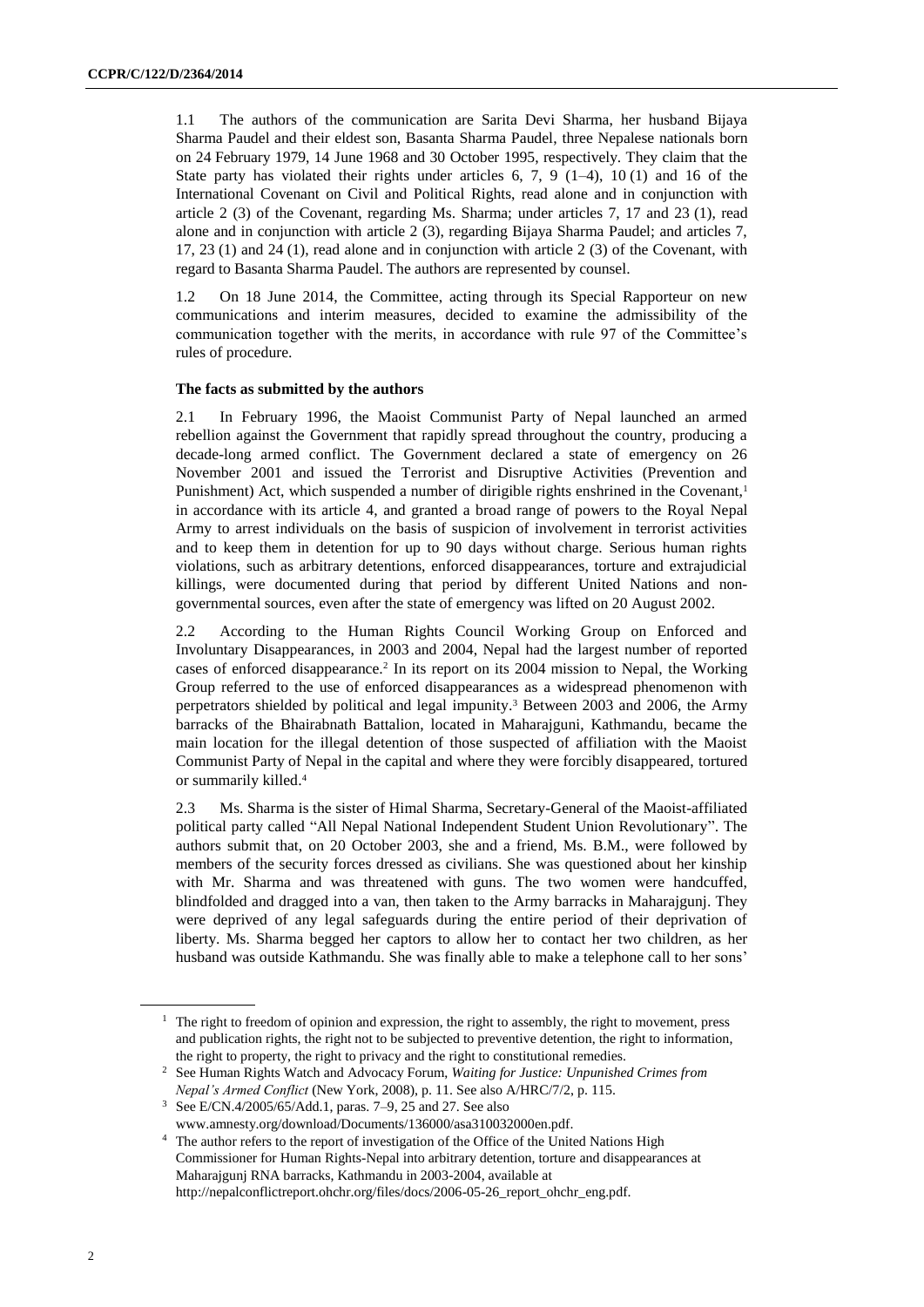school and asked the principal to take care of the two children because, as she was forced to say, "she was attending a programme".

2.4 The following day, while Ms. Sharma was being interrogated, her brother Himal was brought to the room next to the one where she was being held. Ms. Sharma she could hear that he was being tortured, and she was kicked and beaten with plastic pipes.

2.5 On 24 October 2003, Ms. Sharma was taken to her apartment while the authorities searched it, and was allowed to take some clothes to her children's school and give them to the principal, without mentioning that she was under detention.

2.6 On 25 October 2003, Ms. Sharma's husband, Mr. Paudel, returned home from his village and enquired as to the whereabouts of his family. The following day, the school principal informed Mr. Paudel that his children were being kept at the school and that he had received orders from the authorities not to hand them to Mr. Paudel without permission. The children eventually returned home one month later.

2.7 On 27 October 2003, a State officer went to Ms. Sharma's apartment to search it, and informed Mr. Paudel that his wife was under arrest and would be released soon, without disclosing her whereabouts.

2.8 On 29 October 2003, as Ms. Sharma still had not been released, Mr. Paudel submitted an application to the National Human Rights Commission denouncing his wife's disappearance. The following day, he also filed a writ petition to the Supreme Court of Nepal demanding an order of habeas corpus, claiming that Ms. Sharma had been illegally detained at an unknown location.

2.9 The Supreme Court issued a cause notice against the eight respondents referred to in the writ petition. In November 2003, all public authorities concerned denied any involvement in or awareness of the disappearance of Ms. Sharma. On 25 June 2004, the Supreme Court quashed the writ petition on the grounds of lack of evidence proving Ms. Sharma's illegal detention.

2.10 On 4 February 2004, Mr. Paudel informed Amnesty International about his wife's disappearance. The organization officially requested clarifications from the Government, to which the Government did not replied.

2.11 Ms. Sharma reports that, for the first four or five months of her detention, she was routinely interrogated under duress at any time of the day or night. She was frequently beaten with sticks, subjected to falanga (foot whipping), held underwater for prolonged periods of time and threatened with rape. For most of her detention, she remained handcuffed and blindfolded, except to eat, had very limited access to water and food, which was of poor quality, could only go to the toilet once a day and was not allowed to wash herself. Two other detainees, Ms. B.M. and Mr. J.M.B., reported that Ms. Sharma had been severely beaten. On 11 March 2004, she was repeatedly subjected to the "submarino" technique until she signed a fake confession. After that, she was no longer subjected to torture, but her health deteriorated due to the poor detention conditions. In June 2004, she became severely ill and was taken to the military hospital of Chhauni on two consecutive occasions, where she was diagnosed with an ulcer. She remained in the hospital until about the middle of September 2004.

2.12 On 25 August 2004, Ms. Sharma by chance met a friend of hers while at the hospital, and secretly handed her a letter for Mr. Paudel indicating that she was being held in the Bhairabnath Battalion barracks. She asked her friend not to make the information immediately public, for fear of reprisals.

2.13 Three months after receiving the letter, and since he had not received any further news from his wife, Mr. Paudel shared the letter with members of All Nepal National Independent Student Union Revolutionary, which released a press statement on 19 November 2004 about Ms. Sharma's condition. When the letter was made public, Ms. Sharma was interrogated harshly and beaten severely with pipes over a week.

2.14 At the beginning of 2005, Ms. Sharma was moved to a small, dark room, where she was kept in isolation, blindfolded and handcuffed. She managed, however, to write on a little notebook and made an arrangement with a cook to deliver a few letters to Mr. Paudel.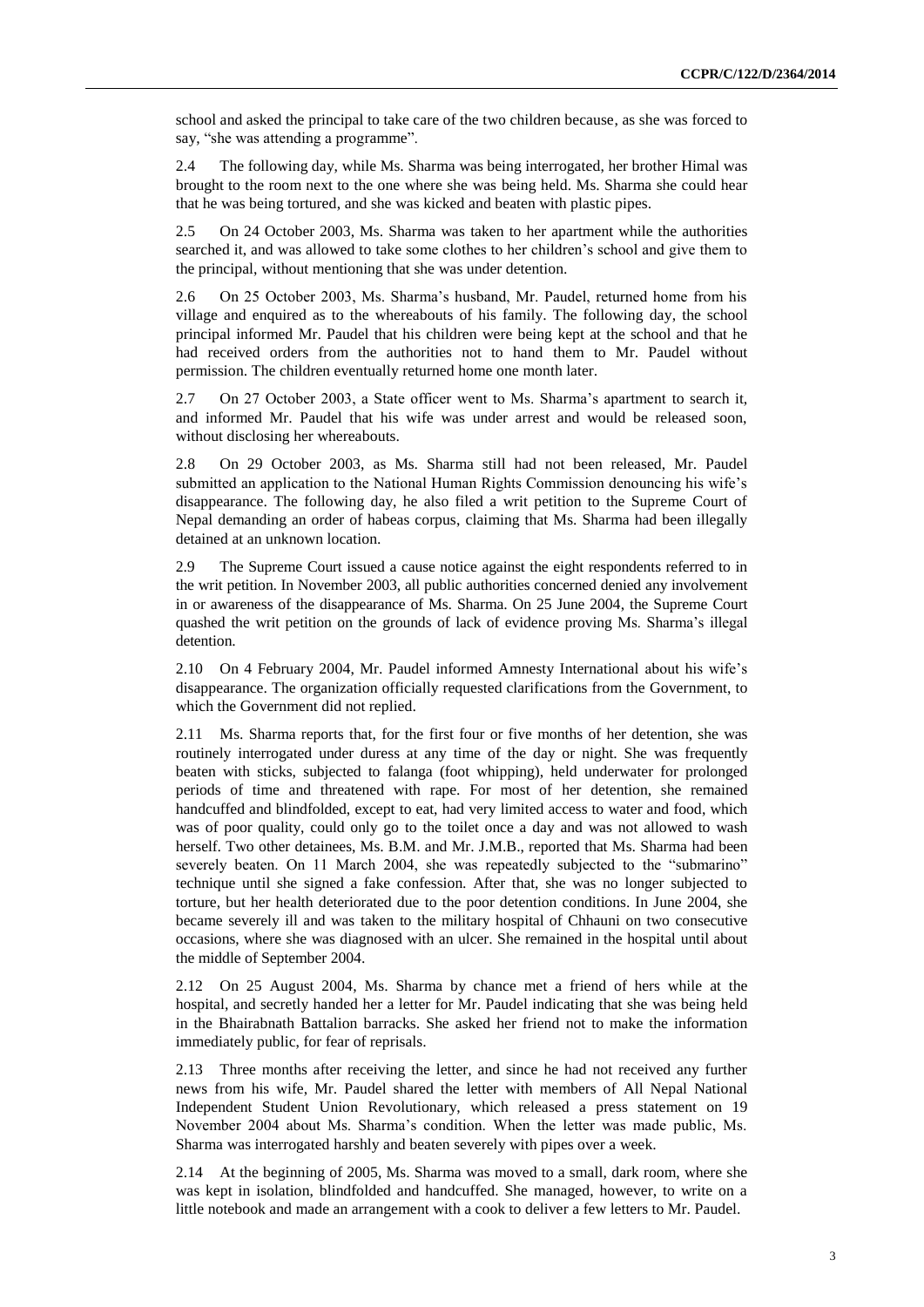2.15 On 11 February 2005, the findings of a committee headed by the Joint-Secretary of the Ministry of Home Affairs (the so-called "Malego Committee") became public and specifically mentioned Ms. Sharma as a victim of enforced disappearance.

2.16 On 12 April 2005, with the help of the National Human Rights Commission, Mr. Paudel and his eldest son were allowed to visit Ms. Sharma. On 8 June 2005 Mr. Paudel filed a new petition for habeas corpus to the Supreme Court of Nepal. On 28 June 2005, the Court ordered the immediate release of Ms. Sharma, ruling her detention as illegal. She was finally released on 30 June 2005, following the Court's order.

2.17 On the day of her release, Ms. Sharma was ordered to report to the Army barracks personally once a week on her activities. The soldiers threatened that she and her relatives would be re-arrested if she sought justice. Mr. Paudel was also warned not to mention anything about Ms. Sharma's detention. Because of those threats, neither Ms. Sharma nor her relatives undertook any steps to seek justice in the months after her release.

2.18 On 24 April 2006, the Comprehensive Peace Agreement was signed by the Government of Nepal and the Maoist Communist Party of Nepal. The Agreement bound the parties to create a truth and reconciliation commission, and the Interim Constitution, enacted in 2007, also reaffirmed that commitment and the need to provide a remedy to the victims and their families.

2.19 On 1 June 2007, the Supreme Court issued an order directing the Government to form an independent commission to investigate the status of disappeared persons and to prosecute those responsible. However, no investigations have been initiated, and no criminal or disciplinary measures have been taken against anyone identified as responsible for the alleged acts of arbitrary arrest, enforced disappearance and torture. On the contrary, from October 2008, the Government has adopted a policy of withdrawing criminal cases, leading to a large number of cases being withdrawn before the completion of criminal proceedings.

2.20 In 2008, the Ministry of Peace and Reconstruction put into place an Interim Relief Programme. On 4 June 2009, Ms. Sharma filed an application to be considered a victim of the conflict, and three days later the Chief District Officer confirmed that her application in which she indicated that she had been disappeared from 20 October 2003 until 2005 was correct. On 20 July 2009, the Kathmandu District Administration Office ordered the police to conduct a field enquiry into whether the applicant had been a victim of disappearance. Her disappearance was recognized and she received interim relief of 25,000 Nepalese rupees (approximately \$250). She was also listed as a victim of "injuries and wounds" by a task force established by the Ministry of Peace and Reconstruction, and awarded 50,000 rupees (approximately \$500).

2.21 On 14 March 2013, an executive ordinance (the Commission on Investigation of Disappeared Persons, Truth and Reconciliation Ordinance, 2069 (2012)) was adopted providing for the establishment of a single commission of investigation into disappeared persons, although several flaws in that measure came to light, such as the lack of definition of torture or enforced disappearance and the discretion to grant amnesty. On 31 March 2013 the Supreme Court issued a stay on the implementation of the ordinance. Since then, the commission has not been established.

2.22 Seeing no prospects for justice through the establishment of a commission, Ms. Sharma tried to lodge a first information report at the Metropolitan Police Range in Kathmandu on 11 June 2013, against the perpetrators involved in her arrest, disappearance and torture. However, her report was rejected by the superior officer of the Metropolitan Police Range, on the grounds that the case related to a crime committed during the conflict, which should be resolved by the higher-level political leadership. At the insistence of her legal counsel, the police also clarified that they could not act on crimes that were not listed under annex 1 of the State Cases Act (1992), and torture was not listed as such a crime. The police refused to release any documents attesting to the rejection of the report.

2.23 On 21 July 2013, Ms. Sharma filed a complaint under the Compensation Relating to Torture Act in order to obtain compensation for the torture she had suffered. However, her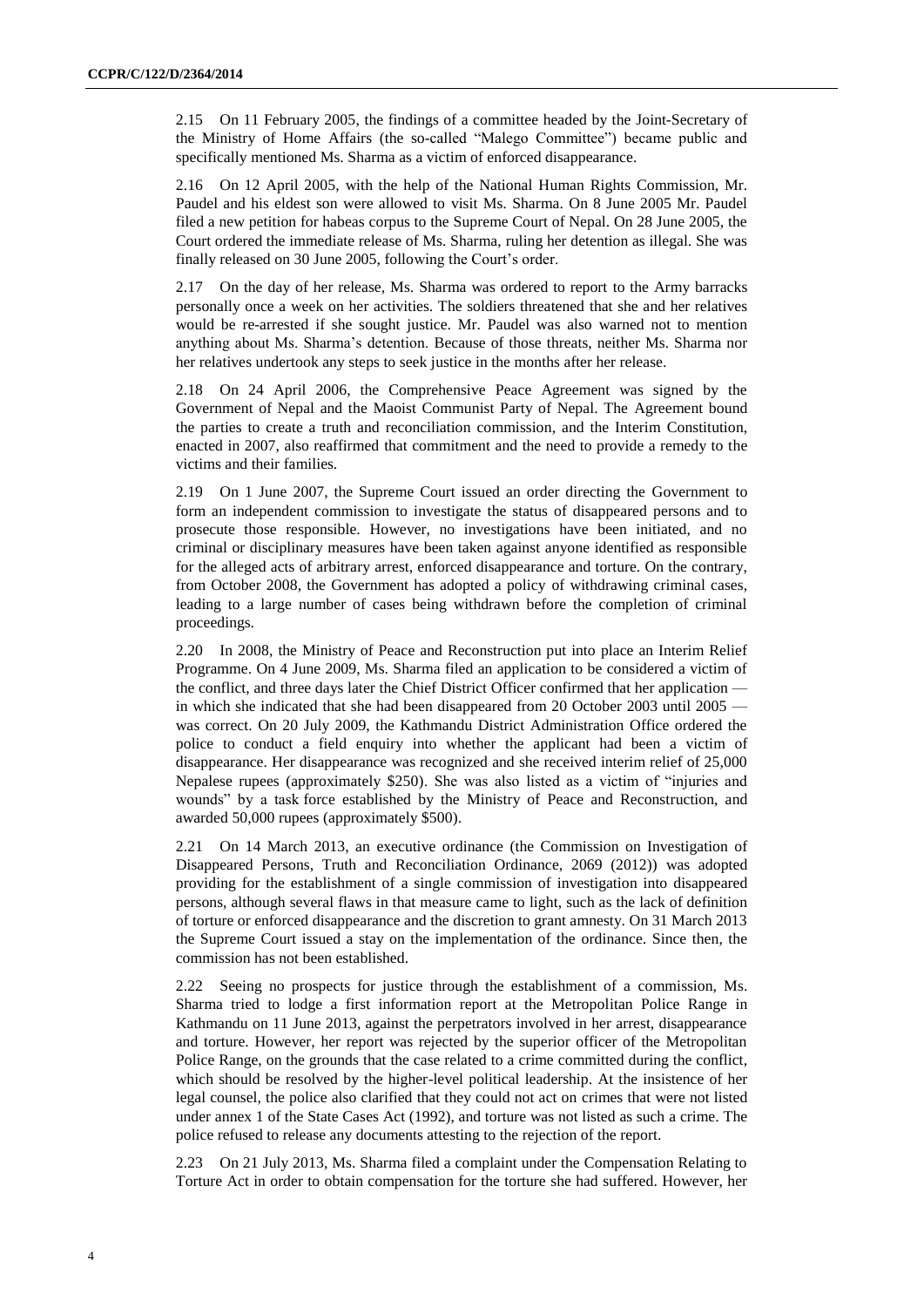case was rejected as statute-barred, on the basis that she should had requested the compensation 35 days after the date when she was released from detention.

#### **The complaint**

3.1 The authors divide Ms. Sharma's detention into two different periods: from 20 October 2003 to 25 August 2004, when she was able to secretly write a letter to her husband; and from 25 August 2004 until she was finally released, on 30 June 2005.

3.2 The authors allege that the arbitrary arrest and detention of Ms. Sharma by State agents from 20 October 2003 to 25 August 2004 constitute enforced disappearance. Throughout that period, Nepalese authorities continuously denied any involvement in her deprivation of liberty and persistently refused to disclose her fate and whereabouts. The National Human Rights Commission, the Kathmandu Chief District Officer and the Malego Commission acknowledged that she had been subjected to enforced disappearance. The authors submit that enforced disappearances violate per se multiple human rights enshrined in the Covenant, namely articles  $6, 7, 9$  (1–4), 10 (1) and 16, as well as article 2 (3).<sup>5</sup>

3.3 The authors contend that, even if Ms. Sharma did not die during her enforced disappearance, she was put outside the protection of the law and her life was at grave risk.<sup>6</sup> Ms. Sharma was personally subjected to ill-treatment, and her health condition became so critical that she risked losing her life and had to be hospitalized. The State party therefore violated article 6 of the Covenant.

3.4 The authors consider that enforced disappearance constitutes in and of itself an act of torture, and a violation of article 7 of the Covenant.<sup>7</sup> They also submit that Ms. Sharma was repeatedly subjected to torture, both physical and psychological. Her suffering was witnessed by a number of fellow detainees and confirmed by the National Human Rights Commission. A medical examination conducted in 2011 by the Department of Forensic Medicine concluded that her injuries could have been produced by blunt force impacts, and a psychological assessment conducted during the same period certified that she was affected by depressive illness, as there had been a significant history of physical and mental torture.

3.5 The authors contend that the unacknowledged detention of any individual, as well as any incommunicado detention, constitutes a violation of article 9 (1-4) of the Covenant.<sup>8</sup> Ms. Sharma was held incommunicado until August 2004. During the time of her enforced disappearance, Ms. Sharma was not informed of the reasons she was being detained, and was kept in detention without charges for over the maximum legal period at the time in Nepal. She was never brought before a judge or any other official authorized by law, and she had no opportunity to challenge the lawfulness of her deprivation of liberty. Her detention was not officially registered, and her relatives and counsel were not informed of her whereabouts and were not allowed to visit her. The authors further submit that the writ of habeas corpus submitted by Mr. Paudel on 30 October 2003 was inefficient, as the concerned authorities denied their involvement in Ms. Sharma's detention. The authors consider that these facts amount to a violation of article  $9(1-4)$  of the Covenant by the State party.

3.6 The authors consider that enforced disappearance itself constitutes a violation of article  $10(1)$  of the Covenant.<sup>9</sup> In addition, the inhumane conditions of deprivation of

<sup>5</sup> The authors refer to *Bousroual v. Algeria* (CCPR/C/86/D/992/2001), para. 9.2; *El-Abani v. Libyan Arab Jamahiriya* (CCPR/C/99/D/1640/2007), para. 7.3; and *Sarma v. Sri Lanka* (CCPR/C/78/D/950/2000), para. 9.3.

<sup>6</sup> The authors refer to *Guezout and Rakik v. Algeria* (CCPR/C/105/D/1753/2008), para. 8.4.

<sup>7</sup> The authors refer to *Mojica v. Dominican Republic* (CCPR/C/51/D/449/1991); *Grioua v. Algeria* (CCPR/C/90/D/1327/2004); and *Celis Laureano v. Peru* (CCPR/C/56/D/540/1993).

<sup>8</sup> The authors refer to *Madoui v. Algeria* (CCPR/C/94/D/1495/2006); *Grioua v. Algeria*; and *Bautista v. Colombia* (CCPR/C/55/D/563/1993).

<sup>9</sup> The authors refer to *Sharma v. Nepal* (CCPR/C/94/D/1469/2006); *Sedhai v. Nepal* (CCPR/C/108/D/1865/2009); *Azouz v. Algeria* (CCPR/C/108/D/1798/2008); and *Aouali, Faraoun and Bouregba v. Algeria* (CCPR/C/109/D/1884/2009 and Corr.1).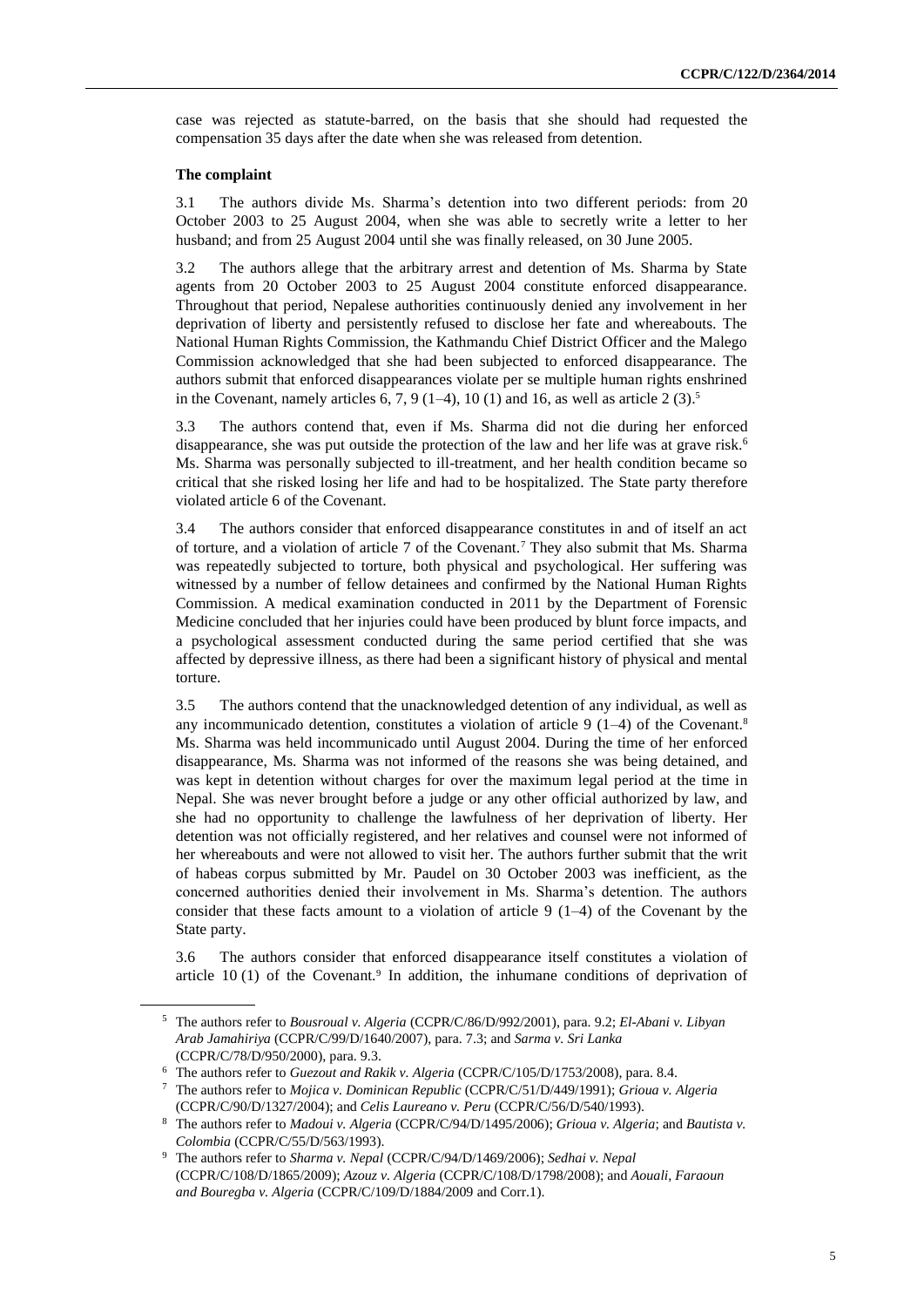liberty suffered by Ms. Sharma for over 10 months infringed upon her dignity, in violation of article 10 (1) of the Covenant.

3.7 The authors consider Ms. Sharma's enforced disappearance as a failure to recognize her as a person before the law insofar as the State refused to disclose her fate or whereabouts, putting her outside of the protection of the law.<sup>10</sup> The authors thus contend that the State party violated Ms. Sharma's rights under article 16 of the Covenant.

3.8 The authors argue that the ongoing failure of the authorities of the State party to conduct an ex officio, prompt, impartial and independent investigation into Ms. Sharma's arbitrary detention, disappearance and torture, in order to provide her with adequate remedies, and to prosecute and sanction the perpetrators, constitute a violation of article 2 (3), read in conjunction with articles  $6, 7, 9$  (1–4), 10 (1) and 16 of the Covenant.

3.9 While Ms. Sharma's enforced disappearance ended on 25 August 2004, when she succeeded in secretly sending a letter to her husband, her arbitrary detention continued until 30 June 2005. According to the authors, the circumstances during that period reveal a violation of articles 7, 9 (1–4) and 10 of the Covenant, read alone and in conjunction with article 2 (3).

3.10 The authors allege that Ms. Sharma was subjected to a violation of articles 7 and 10 (1) of the Covenant during that second period of detention owing to the poor detention conditions, especially taking into account her weak health after hospitalization, and because of the reprisals she was subjected to when the letter she had sent to her husband had become public. She was also placed in isolated detention for around six months until her release on 30 June 2005.

3.11 The authors also contend that the continuation of Ms. Sharma's detention after her hospitalization remained arbitrary, and that she was neither shown an arrest warrant when she was brought back from the hospital, nor accused of any crime. She was not brought before a judge, nor was she given the possibility to consult a legal counsel. In its 8 June 2005 ruling ordering the release of Ms. Sharma, the Supreme Court confirmed the arbitrariness of her detention, which amounted to a violation of article 9 (1–4) of the Covenant.

3.12 During the second period of detention, no ex officio, prompt, impartial or independent investigation was launched with reference to Ms. Sharma's arbitrary detention and ill-treatment, which the authors argue represents a continuing violation of article 2 (3), read in conjunction with articles 7, 9 and 10 (1) of the Covenant.

3.13 The authors allege that Mr. Paudel was subjected to a violation of article 7 of the Covenant owing to the anguish and distress he experienced during the enforced disappearance of his wife, and the fear for his sons' safety as well as his own. Those fears were made greater by the frequent presence of soldiers at his apartment, for the purpose of keeping a close watch on his family.

3.14 The authors contend that, in addition to the anguish and distress linked to his search for his wife, Mr. Paudel had to suffer the arbitrary presence of soldiers at his apartment and the holding of his children at Nilgagan Public School for a month against his will, all while working and taking care of the children. The threats by the Army, and Ms. Sharma's duty to report to the barracks after her release, continued to affect his family. Therefore, the enforced disappearance of his wife caused a grave disruption to his family life, in violation of articles 17 and 23 (1) of the Covenant.

3.15 Mr. Paudel submits that the existing domestic legal framework does not make it possible to claim any compensation or redress, in violation of article 2 (3), read in conjunction with articles 7, 17 and 23 (1) of the Covenant.

3.16 The authors also contend that Ms. Sharma's disappearance disrupted her eldest son's family life. Basanta Sharma Paudel missed parental attention and care, since his father had

<sup>10</sup> The authors refer to *Aouali, Faraoun and Bouregba v. Algeria*; *Larbi v. Algeria*  (CCPR/C/108/D/1831/2008); *Azouz v. Algeria;* and *Abushaala v. Libya* (CCPR/C/107/D/1913/2009).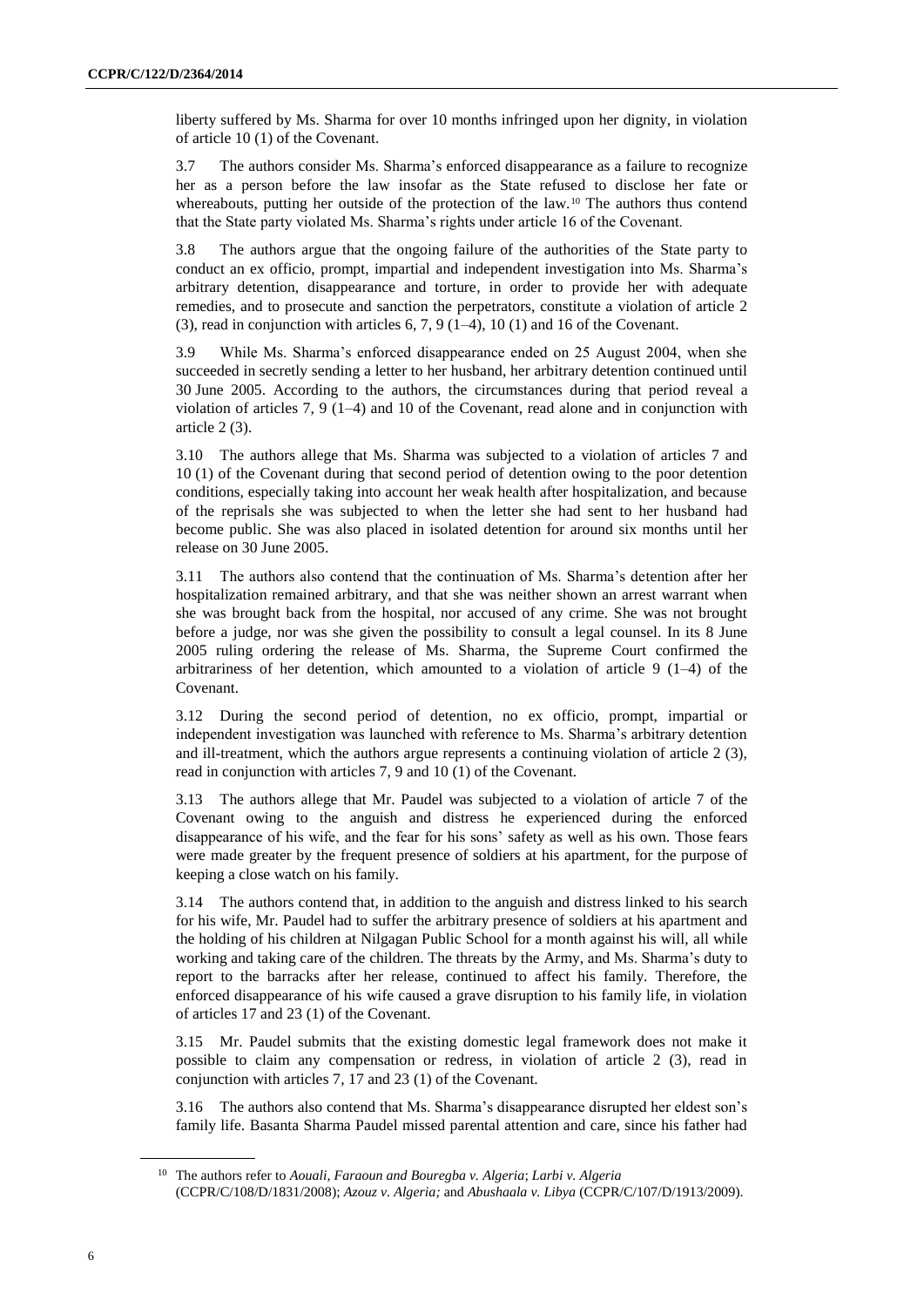to work and search for his mother, and he was forced to live at his school during the first month of his mother's disappearance, without knowing why. Once he learned about his mother's disappearance, he experienced anguish and distress, which deeply affected his mood and behaviour. The common presence of soldiers at his apartment represented a constant threat. Those circumstances reveal a violation of articles 7, 17, 23 (1) and 24 (1), read alone and in conjunction with article 2(3), with regard to Basanta Sharma Paudel.

3.17 The authors further contend that no judicial remedies are available to them for the offences they suffered and that, in any case, existing procedures are ineffective. Ms. Sharma's enforced disappearance was on several occasions brought to the attention of the authorities, which never initiated any investigation in that regard. After her release, Ms. Sharma was overwhelmed by her fear of State authorities.<sup>11</sup> When the conflict finally ended on 26 November 2006, it was too late to submit a complaint under the 1996 Compensation Relating to Torture Act, since the 35-day statutory limitation had elapsed. In addition, the consistent police practice of rejecting complaints discouraged Ms. Sharma from submitting one.

3.18 Ms. Sharma submitted an application for interim relief and was recognized as a victim of "abduction" and afforded 25,000 rupees. She was also granted 50,000 rupees as a victim of "injuries". However, these were social assistance measures that did not cover all the aspects of reparation. Under the interim relief programme, a prima facie investigation was conducted, which confirmed the crimes reported by Ms. Sharma. However, the authorities avoided further investigations and no one was charged.

3.19 On 14 March 2013, the President of Nepal adopted the Commission on Investigation of Disappeared Persons, Truth and Reconciliation Ordinance, 2069 (2012). However, such a commission does not exist yet, and the authors contend that it cannot be considered a remedy, since the Supreme Court issued a stay on the implementation of the Ordinance.

3.20 On 11 June 2013, the police refused to register the first information report that Ms. Sharma attempted to file because, according to the police, such report could only be submitted when the facts amounted to one of the crimes listed in Schedule 1 of the 1992 State Cases Act, which included neither torture nor enforced disappearance. As requested by law, Ms. Sharma and her counsel addressed the higher ranking officer at the Metropolitan Police Range without success and, since they were not given a formal rejection notice, they could not appeal to the Chief District Officer. Considering that the Committee had already noticed the ineffectiveness of first information reports in the past,<sup>12</sup> and noting that no perpetrators of gross human rights violations during the conflict period have been brought to justice, the authors contend that this remedy offers no prospects of success.

3.21 On 21 July 2013 Ms. Sharma tried to lodge a complaint under the 1996 Compensation Relating to Torture Act, which was rejected on 23 July 2013 as time-barred. The authors argue that it would have been impossible for Ms. Sharma to comply with the 35-day statutory limitation, due to the serious threats she had received upon her release. They also argue that statutes of limitations should not apply to gross violations of international human rights law<sup>13</sup> and that the failure to exhaust domestic remedies due to the expiration of statutory limitations that are attributable to flawed domestic legislation should not render a communication inadmissible.<sup>14</sup> In any event, such complaint is civil in nature and cannot lead to the prosecution of those responsible for the crimes.<sup>15</sup>

3.22 The authors contend that the date of rejection of the complaint under the 1996 Compensation Relating to Torture Act, that is, 23 July 2013, should be considered as the

<sup>11</sup> The authors refer to *Phillip v. Trinidad and Tobago* (CCPR/C/64/D/594/1992).

<sup>12</sup> The authors refer to *Sharma v. Nepal*.

<sup>&</sup>lt;sup>13</sup> The authors refer to the Basic Principles and Guidelines on the Right to a Remedy and Reparation for Victims of Gross Violations of International Human Rights Law and Serious Violations of International Humanitarian Law.

<sup>14</sup> The authors refer to *JRT and the WG Party v. Canada* (CCPR/C/OP/2).

<sup>15</sup> The authors refer to *Benaziza v. Algeria*.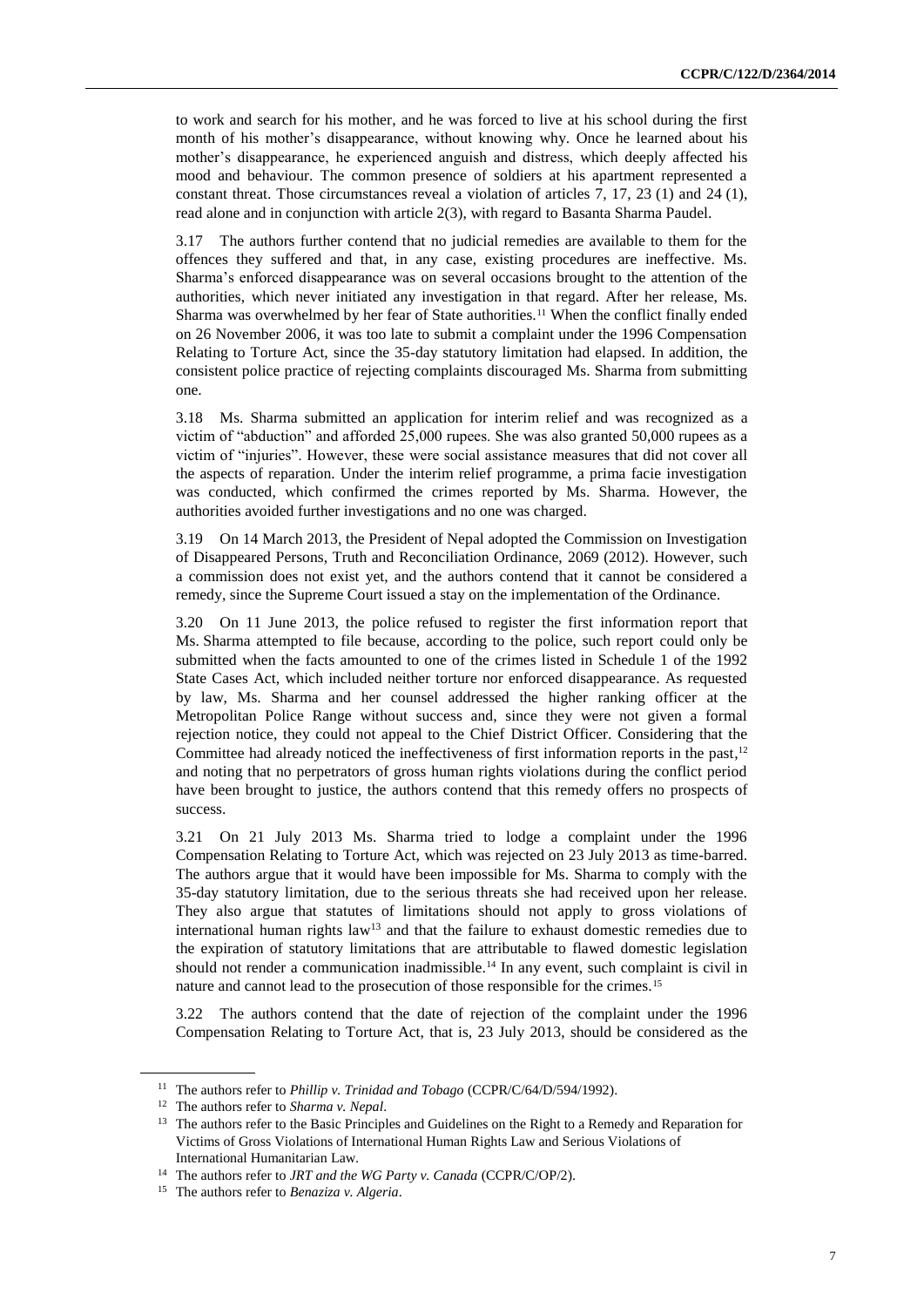latest relevant date to take into account when assessing the compatibility of the current communication with article 96 (c) of the rules of procedure of the Committee. They also argue that the measures they have taken show beyond any doubt that they have been proactive in seeking justice.

3.23 The authors request the Committee to recommend that the State party: (a) bring the perpetrators of Ms. Sharma's arbitrary deprivation of liberty, torture and enforced disappearance before the competent ordinary authorities for prosecution, judgment and sanction, and disseminate publicly the results of those measures; (b) immediately suspend from office all army officials against whom there is prima facie evidence of involvement in the crimes against Ms. Sharma, pending the outcome of the investigation; (c) amend the Commission on Investigation of Disappeared Persons, Truth and Reconciliation Ordinance adopted on 14 March 2013 in order to make sure that no person accused of gross human rights violations, including torture, enforced disappearance and arbitrary killing, may benefit from any amnesty provision exempting him or her from criminal responsibility; (d) ensure that the authors obtain integral reparation and prompt, fair and adequate compensation; and (e) ensure that the measures of reparation cover material and moral damages, and that measures of restitution, rehabilitation, satisfaction and guarantees of nonrepetition are issued. In particular, they request the State party to acknowledge its international responsibility, by way of a public ceremony conducted in the presence of the authorities and of the authors to whom official apologies shall be issued. The State party should also provide the authors with medical and psychological care immediately and free of charge, through its specialized institutions, and grant them access to free legal aid where necessary, in order to provide them with effective and sufficient remedies. As a guarantee of non-repetition, the State party should take the measures necessary to ensure that enforced disappearance and torture, and the different forms of participation in those crimes, constitute autonomous offences under its criminal law, punishable by appropriate penalties that take into account their extreme seriousness. Finally, the State party should establish as soon as possible educational programmes on international human rights law and international humanitarian law for all members of the Army, the security forces and the judiciary.

#### **State party's observations on admissibility**

4.1 In a note verbale dated 23 May 2014, the State party submitted its observations, challenging the admissibility of the communication on the grounds of lack of substantiation and failure to exhaust domestic remedies, and requested the Committee to examine the admissibility separately from the merits.

4.2 The State party maintains that Ms. Sharma was arrested and detained in accordance with the provisions of the prevailing law of Nepal and, during her detention, she was treated humanely. Medical facilities were provided to her at Birendra Military Hospital, and while in detention, she was visited by her family members, whose visit was recorded officially. She was released in the presence of her husband on 30 June 2005. Hence her detention was not an act of enforced disappearance. The State party notes that the state of emergency was in force at the time of Ms. Sharma's arrest and detention.

4.3 The State party also maintains that the authors' allegations that Ms. Sharma was tortured while in detention are not supported by any evidence. If she had been tortured, she should have sought remedy as provided in the Compensation Relating to Torture Act. According to the State party, it is not logical to argue that she could not file a case because the statute of limitation had elapsed. The State party has also categorically refuted the reports of the Special Rapporteur on torture and other cruel, inhuman or degrading treatment or punishment and the Working Group on Enforced or Involuntary Disappearances that torture was systematically practised by the police and the Nepalese Army.

4.4 Ms. Sharma filed a petition with the National Human Rights Commission and received 161,000 rupees as per the recommendation of the Commission. The Government provided 25,000 additional rupees as interim relief. The Commission has been empowered by the Supreme Court to forward its recommendations to file cases on violations of human rights, and the Attorney General has an obligation to prosecute those cases. The authors may be entitled to receive reparations in accordance with the investigation and recommendation of the Commission in relation to the transitional justice mechanism.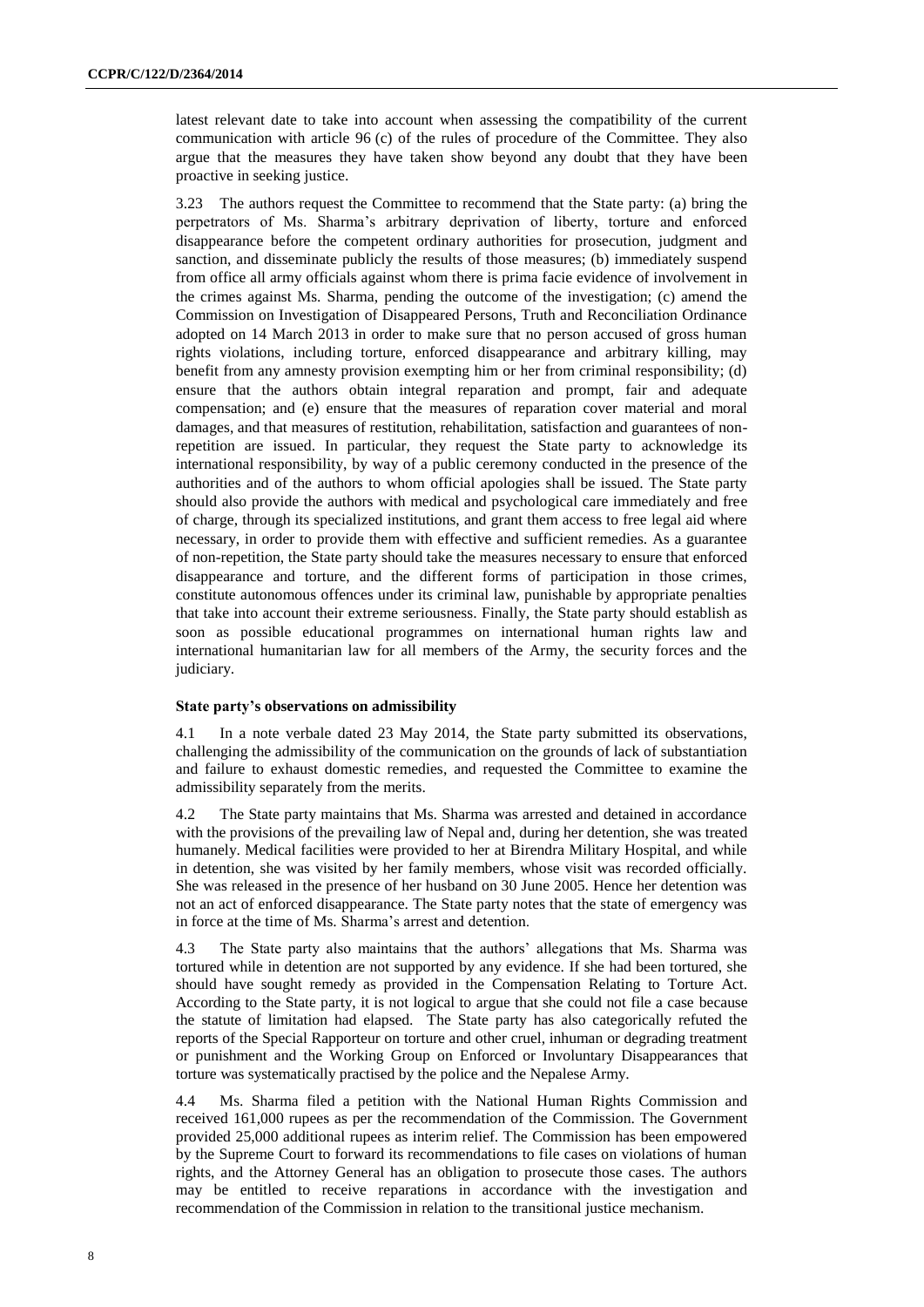4.5 In line with the Constitution and the Comprehensive Peace Agreement, Parliament enacted the Disappearance, Truth and Reconciliation Commission Act, which has paved the way for the establishment of the Commission of Investigation on Enforced Disappearance and the Truth and Reconciliation Commission. Hence, the State party does not consider it appropriate to continue to consider the present communication, as the transitional justice mechanism is in the process of being established. The Government is also in the process of criminalizing torture and enforced disappearance. According to the State party, the ordinary criminal justice system cannot be used effectively to seek the truth, prosecute perpetrators and provide reparations to victims of human rights violations committed during the armed conflict.

#### **Authors' comments on the State party observations on admissibility**

5.1 On 3 June 2014, the authors submitted their comments on the State party's observations. They noted that the State party did not challenge the violations with regard to Messrs Bijaya and Basanta Sharma Paudel. As regards Ms. Sharma, the authors contend that the State party also presented arguments on the merits and therefore consider it necessary to address some of its allegations. The authors argue that the Committee should consider the reply submitted on 23 May 2014 by the State party as related both to the merits and the admissibility of the complaint and proceed to adopt its Views.

5.2 With regard to the argument of the State party that Ms. Sharma's arrest and detention were not arbitrary, the authors refer to their communication, in which they described in detail how she had been arbitrarily deprived of her liberty and held in unacknowledged and incommunicado detention. The authors argue that the State party did not clarify the provisions pursuant to which Ms. Sharma was arrested, and did not rebut the fact that Ms. Sharma was not informed of the reasons for her arrest, was not allowed to contact her family or legal representative and could not challenge the lawfulness of her detention as she was never brought before a judge or other officer authorized by law. The fact that Ms. Sharma obtained medical attention at the military hospital was never challenged by the authors, but she was only given access to that medical care in June 2004, more than eight months after her arrest. The authors also do not contend that Ms. Sharma was released in the presence of her husband on 30 June 2005, but her release did not change the fact that, between 20 October 2004 and 25 August 2004, she was held incommunicado. In fact, her release followed an order of the Supreme Court of Nepal, which affirmed that her detention had been illegal. The National Human Rights Commission and the Kathmandu District Administrative Office also affirmed that Ms. Sharma had been subjected to enforced disappearance.

5.3 With regard to the State party's contention that the authors did not provide evidence that Ms. Sharma was tortured, the authors refer to the details provided in their communication, the declarations made by witnesses and the evidence of the physical and psychological impairment suffered as a consequence of the treatment to which Ms. Sharma was subjected. The authors argue that torture is not yet defined in Nepalese law and is not a criminal offence. The State party does not challenge the fact that Ms. Sharma was subjected to incommunicado detention and that she endured inhumane conditions throughout her entire period of detention. The burden of proof should not rest alone on the authors of the communication, considering that the authors and the State party do not have equal access to the evidence.<sup>16</sup> In addition, being subjected to prolonged incommunicado detention in an unknown location amounts to torture, as the Committee has affirmed in the past.<sup>17</sup> Furthermore, the authors argue that the widespread and systematic use of torture in Nepal has also been confirmed by the Committee against Torture pursuant to its enquiry procedure.<sup>18</sup>

5.4 The authors do not contest that Ms. Sharma obtained interim relief, but assert that this was only a temporary measure that must be complemented by other measures aimed at granting integral reparation. Interim relief does not even amount to fair and adequate compensation for the harm suffered. The State party does not contend that the authors never

<sup>16</sup> The authors refer to *Hugo Dermit Barbato v. Uruguay* (CCPR/C/OP/2).

<sup>17</sup> The authors refer to *Sedhai v. Nepal*.

<sup>18</sup> See A/67/44, annex XIII, paras. 1-130.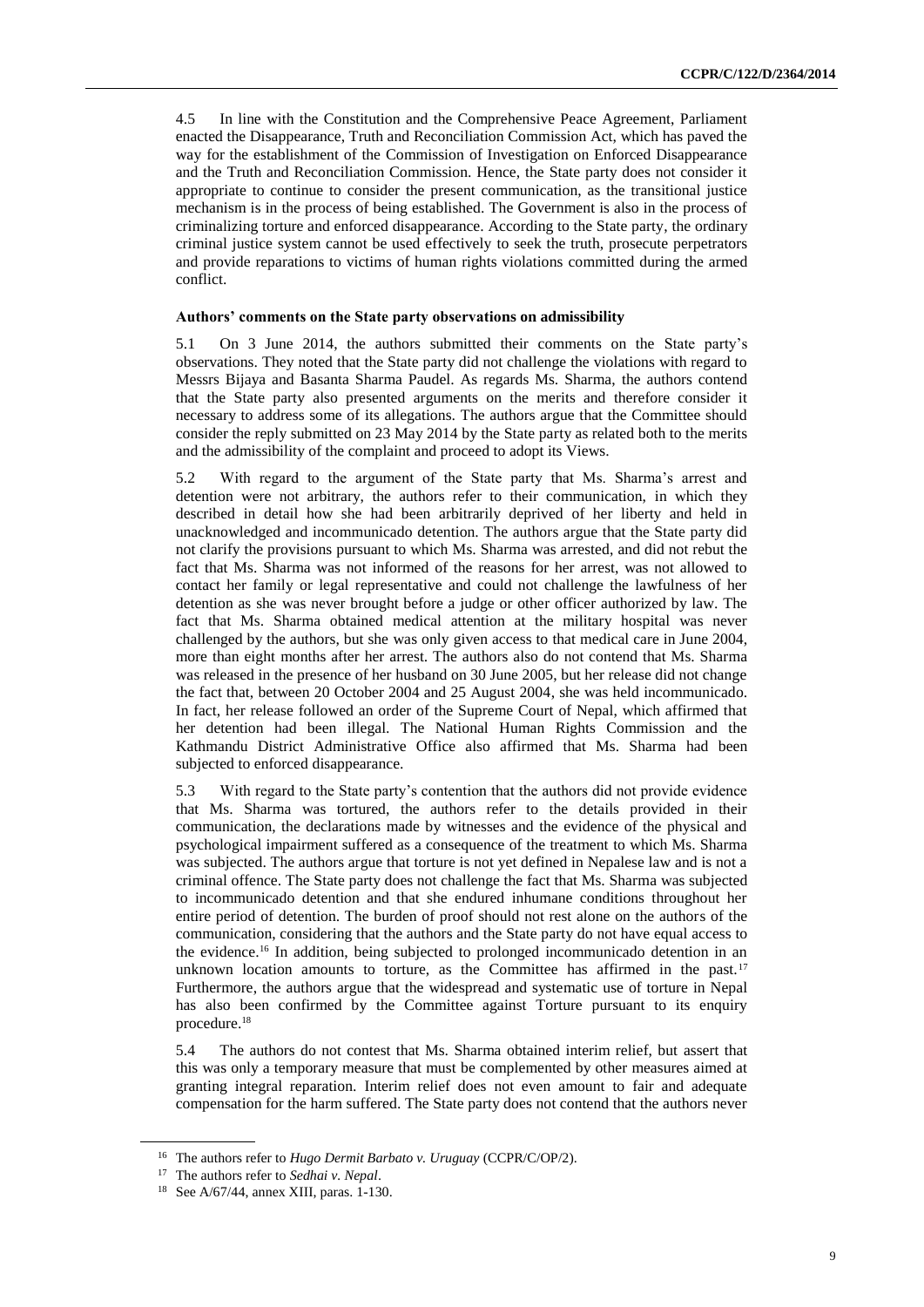received any other form of reparation, but rather indicated that they would be entitled to reparation as per the recommendation of the transitional justice mechanism.

5.5 With regard to the fact that Ms. Sharma did not file a timely petition under the Compensation Relating to Torture Act, the authors argue that the 35-day statutory limitation is not in line with international standards. In that connection, they recall that the Committee already found in a previous case that the 35-day statute of limitation was excessively strict<sup>19</sup> and could not be considered an effective remedy to be exhausted. In addition, filing a complaint within 35 days from the infliction of torture would have been impossible, since Ms. Sharma was being held incommunicado.

5.6 With regard to the transitional justice mechanism to be set up in the future, the authors contend that they cannot be requested to exhaust a remedy that does not exist in reality and that it would be impossible to assess if and when it will eventually be set up. Furthermore, the Committee held in the past that it is not necessary to exhaust avenues before non-judicial bodies.<sup>20</sup> In addition, the Truth and Reconciliation Commission Act, approved on 11 May 2014, breaches international law under several counts: (a) the Commission has excessive power to conduct mediation in cases of gross human rights violations and the prohibition of any legal action in those cases; (b) the Commission has discretionary power to recommend amnesties; (c) offences that are recognized as crimes under international law are not criminalized in the State party; (iv) victims' right to reparations is not recognized in the State party. Thus, it cannot be considered an effective remedy.

5.7 The authors also contend that the prosecution of those responsible for gross human rights violations should not be conditioned upon the previous creation of a transitional justice mechanism, particularly where the identity of the perpetrators is known and has been reported to the Nepalese authorities.<sup>21</sup>

#### **State party's observations on the merits**

6.1 On 12 September 2014, the State party submitted its observations on the merits. It argues that Ms. Sharma was arrested under the Terrorist and Disruptive Activities (Prevention and Punishment) Act, 2002, at the time when the country was in a state of emergency.

6.2 The State party reiterates that the authors have not been able to provide evidence of the allegations of torture. It also reiterates that it is committed to establishing a transitional justice mechanism, and submits that the Government of Nepal has constituted a Ministry of Peace and Reconciliation, which has framed various guidelines, procedures and manuals to deliver reparation to victims. Interim relief was provided in an initial package to conflict victims, who have a right to receive adequate compensation and reparation after the investigation of their cases, as per the recommendations of the Truth and Reconciliation Commission. A Recommendation Committee headed by the former Chief Justice of the Supreme Court has been constituted, which will recommend individuals to be appointed as members of the Commission on Investigation of Enforced Disappearance and the Truth and Reconciliation Commission.

6.3 The State party finally argues that the authors have failed to exhaust domestic remedies and that the matters at hand can be addressed through the transitional justice mechanism.

#### **Authors' comments on the State party's observations on the merits**

7.1 On 4 December 2014, the authors submitted their comments on the State party's observations on the merits. Regarding the non-exhaustion of domestic remedies, they reiterated their arguments presented on 6 June 2014.

7.2 The authors note that the State party does not challenge the allegations concerning the violations of articles 7, 9, 10 and 16 in connection with article 2 (3) with regard to Ms.

<sup>&</sup>lt;sup>19</sup> The authors refer to *Giri v. Nepal* (CCPR/C/101/D/1761/2008 and Corr.1).

<sup>20</sup> The authors refer to *Katwal v. Nepal* (CCPR/C/113/D/2000/2010.

<sup>&</sup>lt;sup>21</sup> The authors refer to CCPR/C/NPL/2, para.  $5(a)$  (b).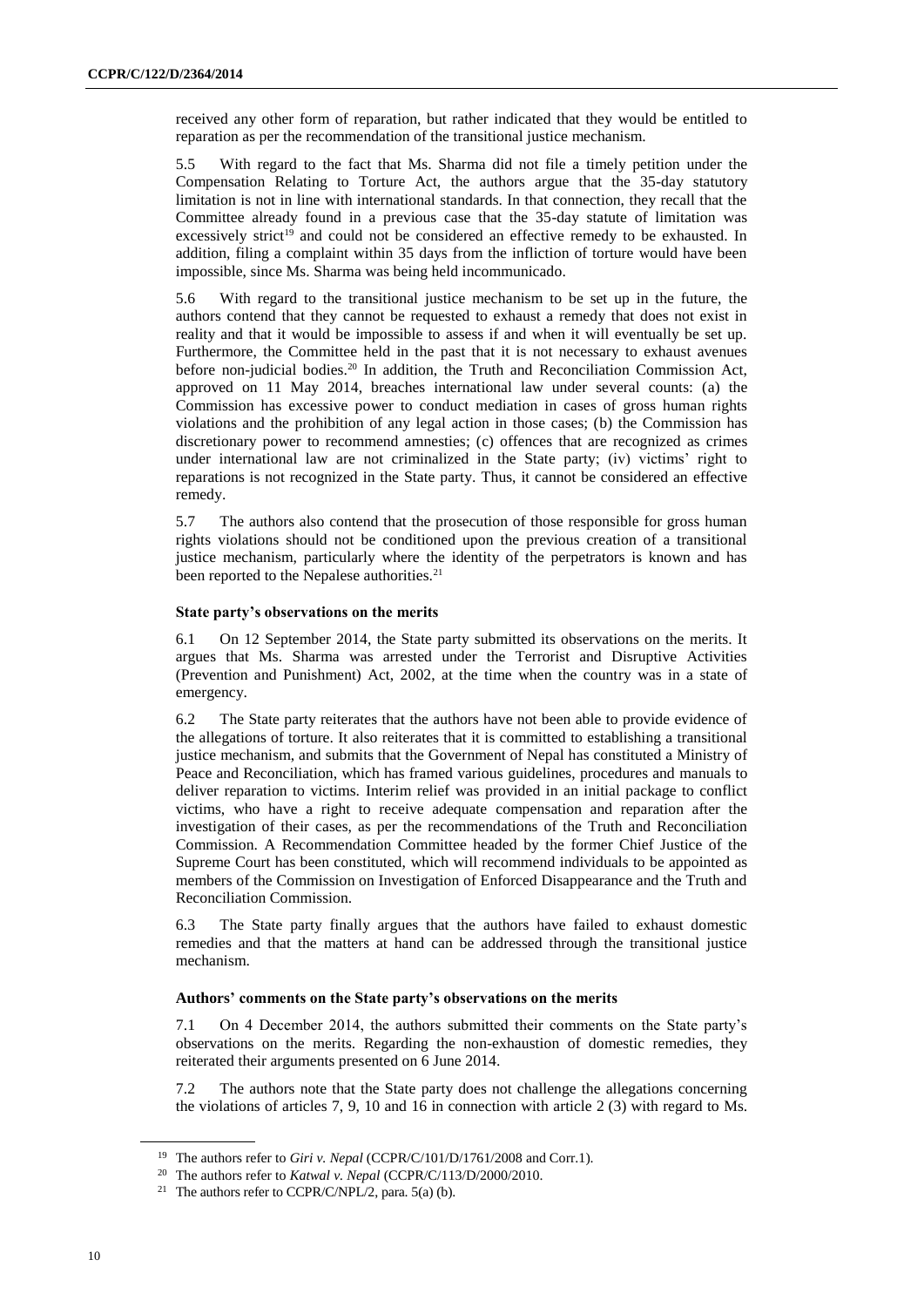Sharma, and of articles 7, 17, 23 and  $24$  — alone and in conjunction with article 2 (3) with regard to Basanta Sharma Paudel. Therefore, the authors understand that the State party does not contend the facts as reported by the authors in their allegations. With regard to the alleged violations of articles 7, 17 and 23, read alone and in conjunction with article 2 (3) of the Covenant, which were invoked with regard to Bijaya Sharma Paudel, the State party affirmed that "it would like to challenge the allegations" but did not provide any concrete argument in that regard.

7.3 The authors note that the State party's responses to the allegations of arbitrary arrest, detention and enforced disappearance and of torture of Ms. Sharma are almost identical to the ones provided on 23 May 2014. Therefore, they refer the Committee to the arguments included in their reply of 4 June 2014. The authors clarified, however, that besides the 161,000 rupees and the 25,000 rupees received as interim relief, Ms. Sharma also obtained 60,000 rupees as interim relief from the District Administration Office of Parbat. They reiterate, however, that interim relief does not constitute an adequate remedy commensurate to the serious violations inflicted.<sup>22</sup> They argue that, since the State party's reply with regard to the transitional justice mechanism is essentially the same in content as the previous response of 23 May 2014, they also refer to their reply of 4 June 2014. The authors further refer to the recent findings of the Committee with regard to the prospective transitional justice mechanisms, which are not judicial organs, and as such cannot be considered as effective remedies.<sup>23</sup> In the absence of any satisfactory evidence from the State party to contend their credible and detailed allegations, the authors submit that the Committee should consider their submissions as fully substantiated.

#### **Issues and proceedings before the Committee**

#### *Consideration of admissibility*

8.1 Before considering any claim contained in a communication, the Committee must decide, in accordance with rule 93 of its rules of procedure, whether the claim is admissible under the Optional Protocol.

8.2 The Committee has ascertained, as required under article 5 (2) (a) of the Optional Protocol, that the same matter is not being examined under another procedure of international investigation or settlement.

8.3 With respect to the requirement of exhaustion of domestic remedies, the Committee notes the State party's arguments that the authors have not exhausted domestic remedies, as they have failed to register a complaint under the 1996 Compensation Relating to Torture Act mechanism; and that the case should be addressed within the transitional justice mechanism, established in conformity with the Interim Constitution of 2007 and the Act on the Commission on Investigation of Enforced Disappearance, Truth and Reconciliation, 2071 (2014). The Committee also notes the authors' allegations that the Compensation Relating to Torture Act does not provide for criminal accountability; that the statutory limitation prevented Ms. Sharma from using this mechanism while she was held incommunicado and, once she was released, she did not submit a complaint owing to the serious threats she had received; that the 35-day statutory limitation is not consistent with the gravity of the offence and is not in line with international standards; and that transitional justice mechanisms do not replace access to justice and cannot be considered as an effective remedy to be exhausted. The Committee observes that, on 29 October 2003, Mr. Paudel submitted an application to the National Human Rights Commission denouncing his wife disappearance and, on 30 October 2003, he filed a writ of habeas corpus before the Supreme Court that did not shed light on the whereabouts of Ms. Sharma. On 11 June 2013, Ms. Sharma attempted to file a complaint with the Kathmandu Metropolitan Police Range, but the latter refused to register it.

<sup>&</sup>lt;sup>22</sup> The authors refer to *Bhandari v. Nepal* (CCPR/C/112/D/2031/2011); *Tripathi v. Nepal* (CCPR/C/112/D/2111/2011); and *Basnet and Basnet v Nepal* (CCPR/C/112/D/2051/2011).

<sup>23</sup> The authors refer to *Tripathi v. Nepal*.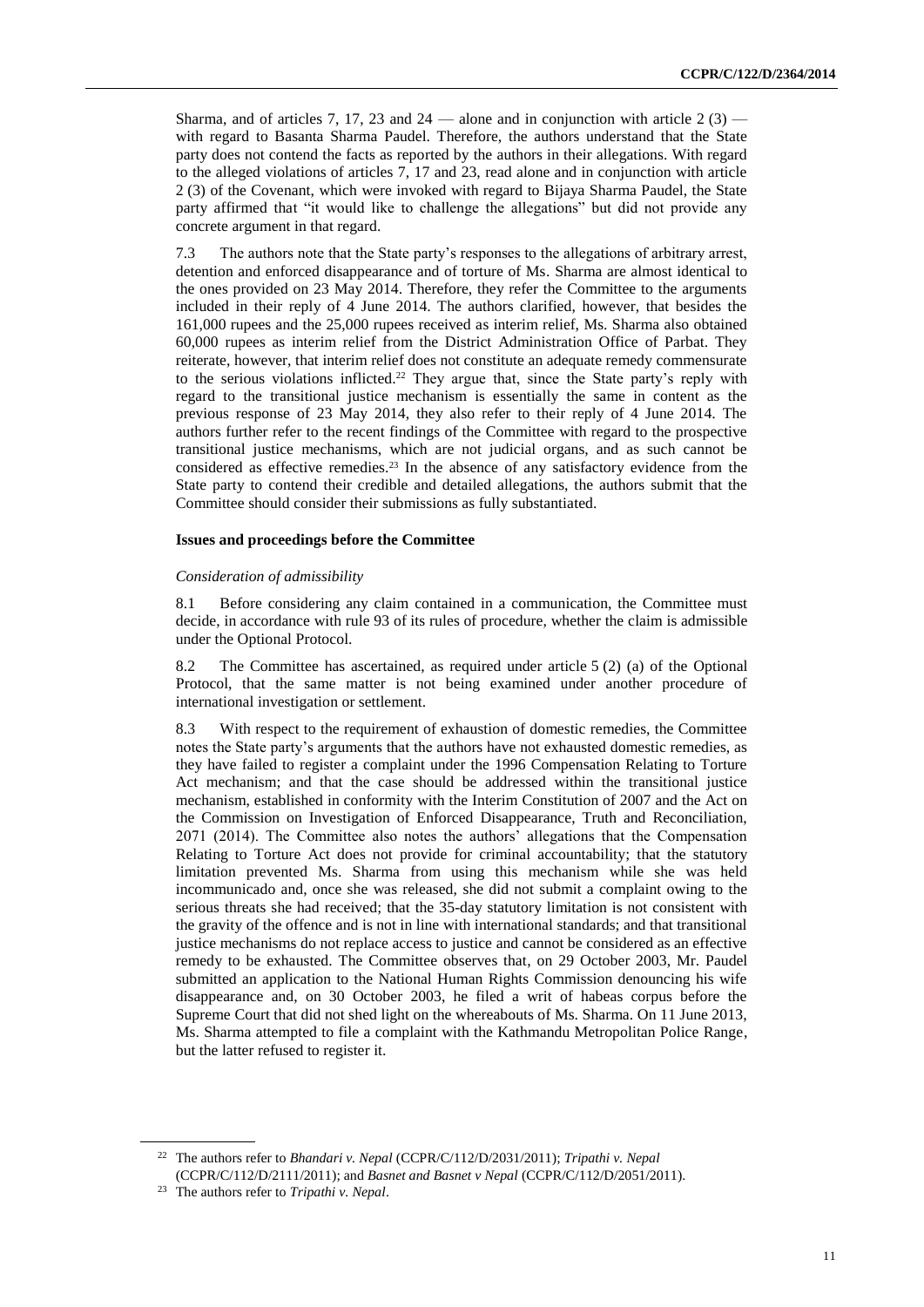8.4 The Committee recalls its jurisprudence that, in cases of serious human rights violations such as torture or enforced disappearance, a judicial remedy is required.<sup>24</sup> In that connection, the Committee observes that the transitional justice bodies established by the Act on Commission on Investigation of Disappeared Persons, Truth and Reconciliation,  $2071$  (2014) are not judicial organs capable of affording a judicial remedy.<sup>25</sup> With regard to the remedy under the Compensation Relating to Torture Act 1996, the Committee observes that, according to article 5 (1) of the Act, claims for compensation must be submitted within 35 days from the event of torture or after a detainee's release. The Committee therefore considers that, because of the 35-day statutory limit from the event of torture or the date of release for bringing claims under the Compensation relating to Torture Act, which is in itself flagrantly inconsistent with the gravity of the crime, this remedy was not available to the authors. The Committee also notes that the authors have made several attempts to report the violations they suffered and that they reported their case to the Supreme Court on two occasions. Accordingly, the Committee considers that the authors have exhausted all available domestic remedies and that there are no obstacles to the examination of the communication under article 5 (2) (b) of the Optional Protocol.

8.5 The Committee notes the State party's observations that the authors' allegations have not been substantiated. The Committee considers, however, that for the purposes of admissibility, the authors have sufficiently substantiated their allegations with plausible arguments in support thereof. As all admissibility requirements have been met, the Committee declares the communication admissible and proceeds to its examination on the merits.

#### *Consideration of merits*

9.1 The Committee has considered the present communication in the light of all the information made available to it by the parties, as required under article 5 (1) of the Optional Protocol.

9.2 The Committee notes the authors' allegations that Ms. Sharma was subjected to an enforced disappearance from 20 October 2003 to 25 August 2004, and from that date until the date of her release (30 June 2005) she was subjected to arbitrary detention, torture and ill-treatment. Her release followed an order of the Supreme Court of Nepal, which affirmed that her detention had been illegal, and the National Human Rights Commission and the Kathmandu District Administrative Office also affirmed that Ms. Sharma had been subjected to enforced disappearance.

9.3. The Committee notes the State party's argument that the authors' allegations have not been substantiated and that Ms. Sharma was arrested under the provision of the Terrorist and Disruptive Activities (Prevention and Punishment) Act, 2002.

9.4 The Committee notes that it has dealt with numerous cases in respect of similar practices in a number of earlier communications concerning the same State party.<sup>26</sup> In line with those precedents, the Committee reaffirms its position that the burden of proof cannot rest solely on the authors of the communication, especially considering that the authors and the State party do not always have equal access to evidence, and that frequently the State party alone has access to the relevant information.<sup>27</sup> It is implicit in article 4  $(2)$  of the

<sup>24</sup> See *Giri v. Nepal*, para. 6.3; and *Neupane and Neupane v. Nepal* (CCPR/C/120/D/2170/2012), para. 9.3.

<sup>25</sup> See *Neupane and Neupane v. Nepal*, para. 9.3; *Tharu and others v. Nepal* (CCPR/C/114/D/2038/2011), para. 9.3; *Basnet v. Nepal* (CCPR/C/117/D/2164/2012), para. 9.3; *Nakarmi v. Nepal* (CCPR/C/119/D/2184/2012), para. 10.3; and *Dhakal and others v. Nepal* (CCPR/C/119/D/2185/2012), para. 10.3.

<sup>26</sup> See *Himal and Devi Sharma v. Nepal* (CCPR/C/WG/122/DR/2364/2014); *Neupane and Neupane v. Nepal* ; *Maya v. Nepal* (CCPR/C/119/D/2245/2013); *Basnet v. Nepal*; *A.S. v. Nepal* (CCPR/C/115/D/2077/2011); *Tharu and others v. Nepal*; *Sharma v. Nepal*; *Sedhai v. Nepal*; *Maharjan v Nepal* (CCPR/C/105/D/1863/2009); *Giri v. Nepal*; *Tripathi v. Nepal*; and *Katwal v. Nepal*.

<sup>27</sup> See *El Hassy v. Libyan Arab Jamahiriya* (CCPR/C/91/D/1422/2005), para. 6.7; *Medjnoune v. Algeria* (CCPR/C/87/D/1297/2004), para. 8.3; *Il Khwildy v. Libya* (CCPR/C/106/D/1804/2008), para. 7.2; *Basnet*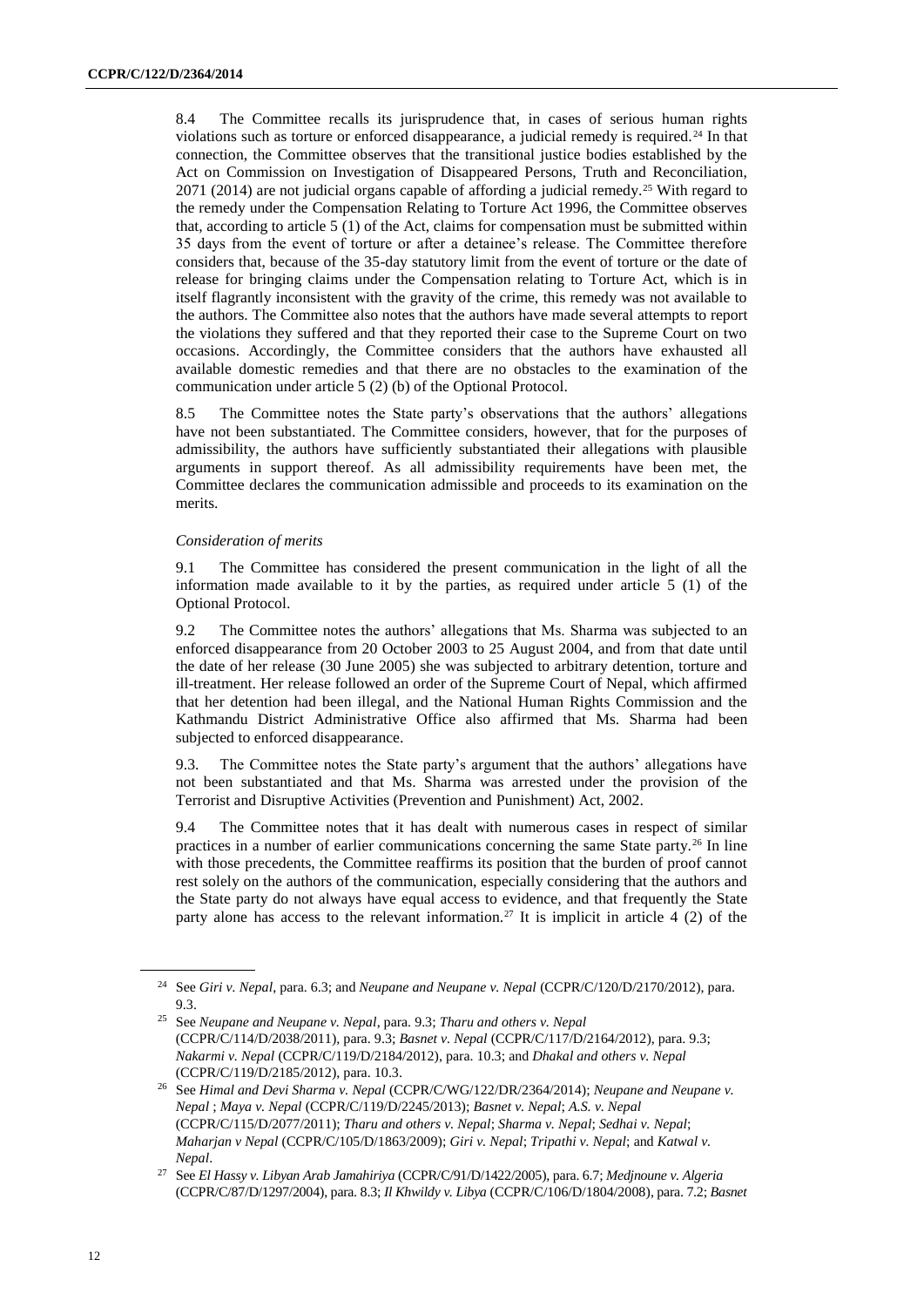Optional Protocol that the State party has the duty to investigate in good faith all allegations of violations of the Covenant made against it and its representatives, and to provide the Committee with the information available to it. In cases where the author has submitted allegations to the State party that are corroborated by credible evidence, and where further clarification depends on information that is solely in the hands of the State party, the Committee may consider the author's allegations substantiated, in the absence of satisfactory evidence or explanations to the contrary presented by the State party.

9.5 The Committee recalls that, while the Covenant does not explicitly use the term "enforced disappearance" in any of its articles, enforced disappearance constitutes a unique and integrated series of acts that represent continuing violation of various rights recognized in that treaty.<sup>28</sup>

9.6. In the present case, the Committee notes the State party's allegation that Ms. Sharma was arrested under the provision of the Terrorist and Disruptive Activities (Prevention and Punishment) Act, 2002, but the State party has not clarified on which date, pursuant to which provisions or on which grounds. The State party has not challenged the authors' allegations concerning the arbitrary character of Ms. Sharma's arrest without a warrant on 20 October 2003. The Committee observes that promptly after Mr. Paudel became aware of his wife's disappearance, he submitted an application to the National Human Rights Commission and a writ of habeas corpus on 30 October 2003. It also notes that the detention of Ms. Sharma at Maharajgunj is corroborated by the statement of other codetainees. According to the Malego Committee, she was a victim of enforced disappearance. It further observes that, in the context of the habeas corpus proceedings before the Supreme Court, all authorities, including the Bhairabnat Battalion, denied that Ms. Sharma had ever been detained. The Committee notes that, on 4 February 2004, Amnesty International requested the Government to provide clarifications concerning the fate and whereabouts of Ms. Sharma, among other disappeared persons, but never received a reply. It also notes that Mr. Paudel was only informed of the whereabouts of his wife through a letter that she had managed to send him secretly through a friend whom she had met by chance while she was in the hospital, and then through a cook at Maharajgunj. However, the State party never produced any evidence as to the whereabouts of Ms. Sharma that would have made it possible to locate her if she had not managed to send her letters to her husband. The Committee therefore considers that Ms. Sharma's deprivation of liberty from 20 October 2003 to 25 August 2004, followed by the authorities' refusal to acknowledge it and the concealment of her fate, constituted an enforced disappearance.

9.7 The Committee recalls that, in cases of enforced disappearance, the deprivation of liberty followed by a refusal to acknowledge the deprivation of liberty, or by concealment of the fate of the disappeared person, removes the person from the protection of the law and places his or her life at serious and constant risk, for which the State is accountable.<sup>29</sup> In the present case, the State party has produced no evidence to show that, from 20 October 2003 to 25 August 2004, while Ms. Sharma was held in incommunicado detention, it met its obligations to protect her life. Accordingly, the Committee concludes that the State party failed in its duty to protect Ms. Sharma's life, in violation of article 6 (1) of the Covenant.<sup>30</sup>

9.8 The Committee notes the authors' allegations that the detention and subsequent enforced disappearance of Ms. Sharma amount per se to treatment contrary to article 7. The Committee recognizes the degree of suffering involved in being held indefinitely without contact with the outside world. It recalls its general comment No. 20 (1992) on the prohibition of torture or other cruel, inhuman or degrading treatment or punishment, which recommends that States parties should make provision to ban incommunicado detention. In the present case, the Committee notes the authors' allegations that Ms. Sharma was kept

*v. Nepal*, para. 10.3; *Nakarmi v. Nepal*, para. 11.4; *Dhakal and others v. Nepal*, para. 11.4; and *Neupane and Neupane v. Nepal*, para. 10.4.

<sup>28</sup> See *Katwal v. Nepal*, para. 11.3; *Serna et al. v. Colombia* (CCPR/C/114/D/2134/2012), para. 9.4; *Basnet v. Nepal*, para. 10.4; *Nakarmi v. Nepal*, para. 11.5; *Dhakal and others v. Nepal*, para. 11.5; and *Neupane and Neupane v. Nepal*, para. 10.5.

<sup>29</sup> See *Abushaala v. Libya*, para. 6.2; *Basnet v. Nepal*, para. 10.5; *Nakarmi v. Nepal*, para. 11.6; *Dhakal and others v. Nepal*, para. 11.6; and *Neupane and Neupane v. Nepal*, para. 10.6.

<sup>30</sup> See *Il Khwildy v. Libya*, para. 7.12.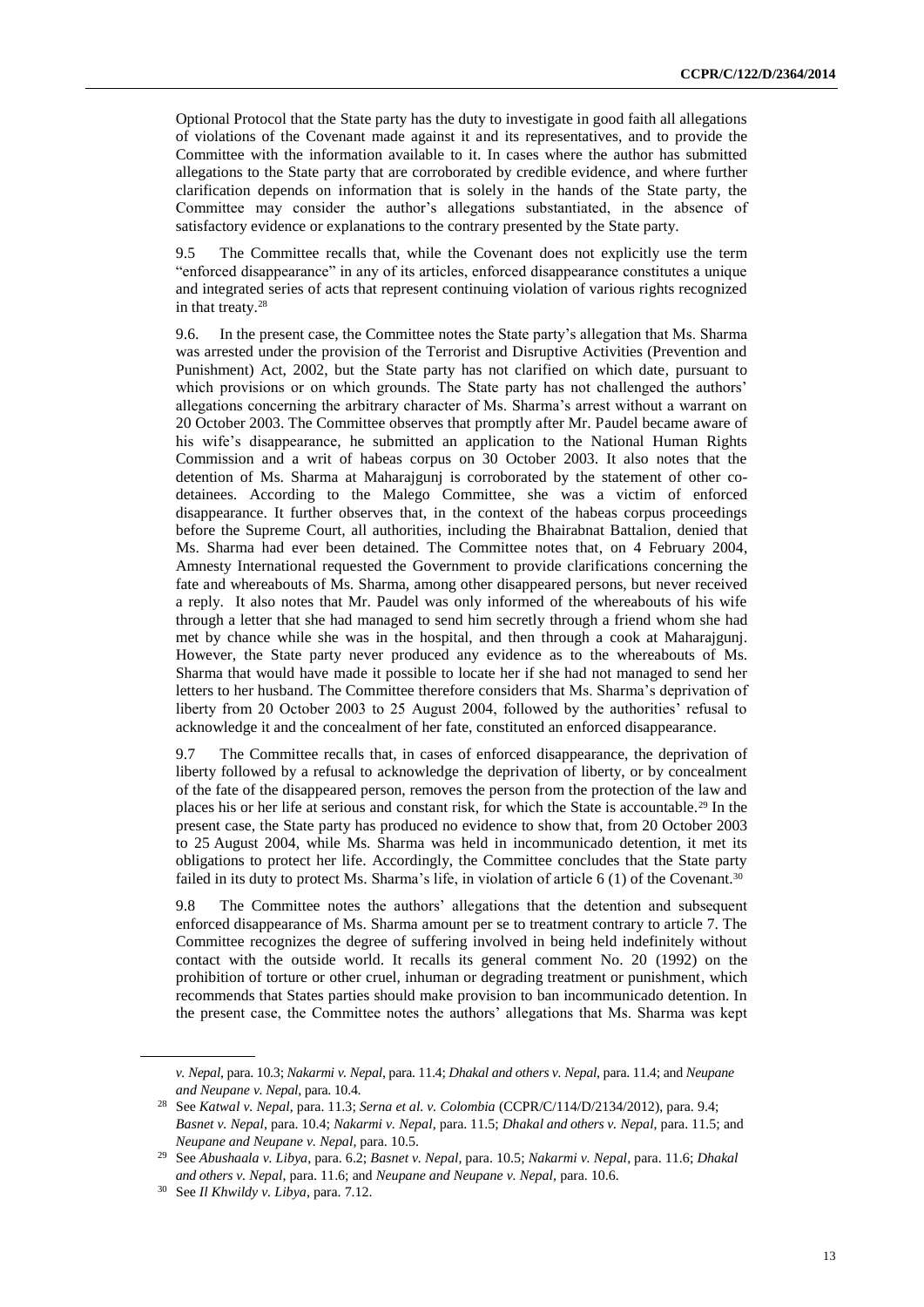incommunicado between 20 October 2003 and 25 August 2004. It also notes the authors' allegations that Ms. Sharma was tortured, and the evidence provided in support of those allegations.<sup>31</sup> The Committee further notes the authors' claim that, between 25 August 2004 and 30 June 2005, Ms. Sharma's conditions of detention remained very harsh, as she continued to be handcuffed and blindfolded, and was placed in isolated detention until her release. She was also subjected to reprisals when the letter she sent to her husband became public on 19 November 2004. Taking into account that the State party has not challenged the fact that Ms. Sharma was subjected to incommunicado detention and has not provided evidence to clarify the facts regarding Ms. Sharma's treatment while in detention, the Committee finds that the enforced disappearance and the incommunicado detention of Ms. Sharma, the acts of torture to which she was exposed as well as her conditions of detention, reveal singular and cumulative violations of article 7 of the Covenant.<sup>32</sup> Having reached that conclusion, the Committee will not examine the claims regarding the alleged violation of article 10 (1) of the Covenant for the same facts.

9.9 The Committee notes the authors' allegation under article  $9(1-4)$  of the Covenant that Ms. Sharma was arrested on 20 October 2003 without a warrant and without being informed of the reasons of her arrest. The State party has not challenged the fact that she was held in unacknowledged and incommunicado in the Bhairabnath Battalion barracks, that she was not brought before a judge or any other official authorized by law to exercise judicial power, and that she was unable to bring proceedings before a court to challenge the lawfulness of her detention. The Committee also notes the authors' position that Ms. Sharma's detention after her hospitalization remained arbitrary, since the conditions of her detention remained unchanged, she was not brought before a judge and was unable to consult a legal counsel. Therefore, the Committee considers that the enforced disappearance of Ms. Sharma from 20 October 2003 to 25 August 2004, and her arbitrary detention between 25 August 2004 and 30 June 2005, amount to a violation of her rights under article 9  $(1-4)$  of the Covenant.<sup>33</sup>

9.10 The Committee is of the view that the intentional removal of a person from the protection of the law constitutes a refusal to recognize that person as a person before the law, in particular if the efforts of his or her relatives to obtain access to effective remedies have been systematically impeded.<sup>34</sup> The Committee, therefore, finds that the enforced disappearance of Ms. Sharma deprived her of the protection of the law and of her right to recognition as person before the law, in violation of article 16 of the Covenant.

9.11 The Committee notes the anguish and distress caused to Messrs Bijaya and Basanta Sharma Paudel by the disappearance of Ms. Sharma. The Committee observes that, during that period, Bijaya Paudel had to work, look after and bring up his two children alone, and try to locate Ms. Sharma and obtain her release. Messrs Bijaya and Basanta Sharma Paudel were frightened for their own safety. Those fears were made greater by the frequent presence of soldiers at their apartment. The Committee observes that the State party has not provided any argument to refute the allegations relating to the anguish and distress caused to Messrs Bijaya and Basanta Sharma Paudel by the disappearance of Ms. Sharma. In the particular circumstances of the present case, the Committee therefore considers that the facts before it also reveal a violation of article 7 of the Covenant with regard to Messrs Bijaya and Basanta Sharma Paudel. In the light of the above findings, the Committee will not examine separately the authors' allegations under articles 17, 23 (1) and 24 (1) of the Covenant.<sup>35</sup>

9.12 As to the authors' allegations under article 2 (3) of the Covenant, which imposes on States parties the obligation to ensure an effective remedy for all persons whose rights under the Covenant have been violated, the Committee recalls that it attaches importance to

<sup>&</sup>lt;sup>31</sup> See the declarations of co-detainees and the medical evidence of the physical and psychological impairments suffered by Ms. Sharma as a consequence of the violations she was subjected to.

<sup>32</sup> See *Sedhai v. Nepal*, para. 8.3.

<sup>33</sup> See *Neupane and Neupane v. Nepal*, para. 10.9; *Basnet and Basnet v. Nepal*, para. 8.5.

<sup>34</sup> See *Basnet v. Nepal*, para. 10.9; *Tharu and others v. Nepal*, para. 10.9; *Serna et al v. Colombia*, para. 9.5.; *Nakarmi v. Nepal*, para. 11.10; *Dhakal and others v. Nepal*, para. 11.10; and *Neupane and Neupane v. Nepal*, para. 10.10.

<sup>35</sup> See *Tharu and others v. Nepal*, para. 10.11.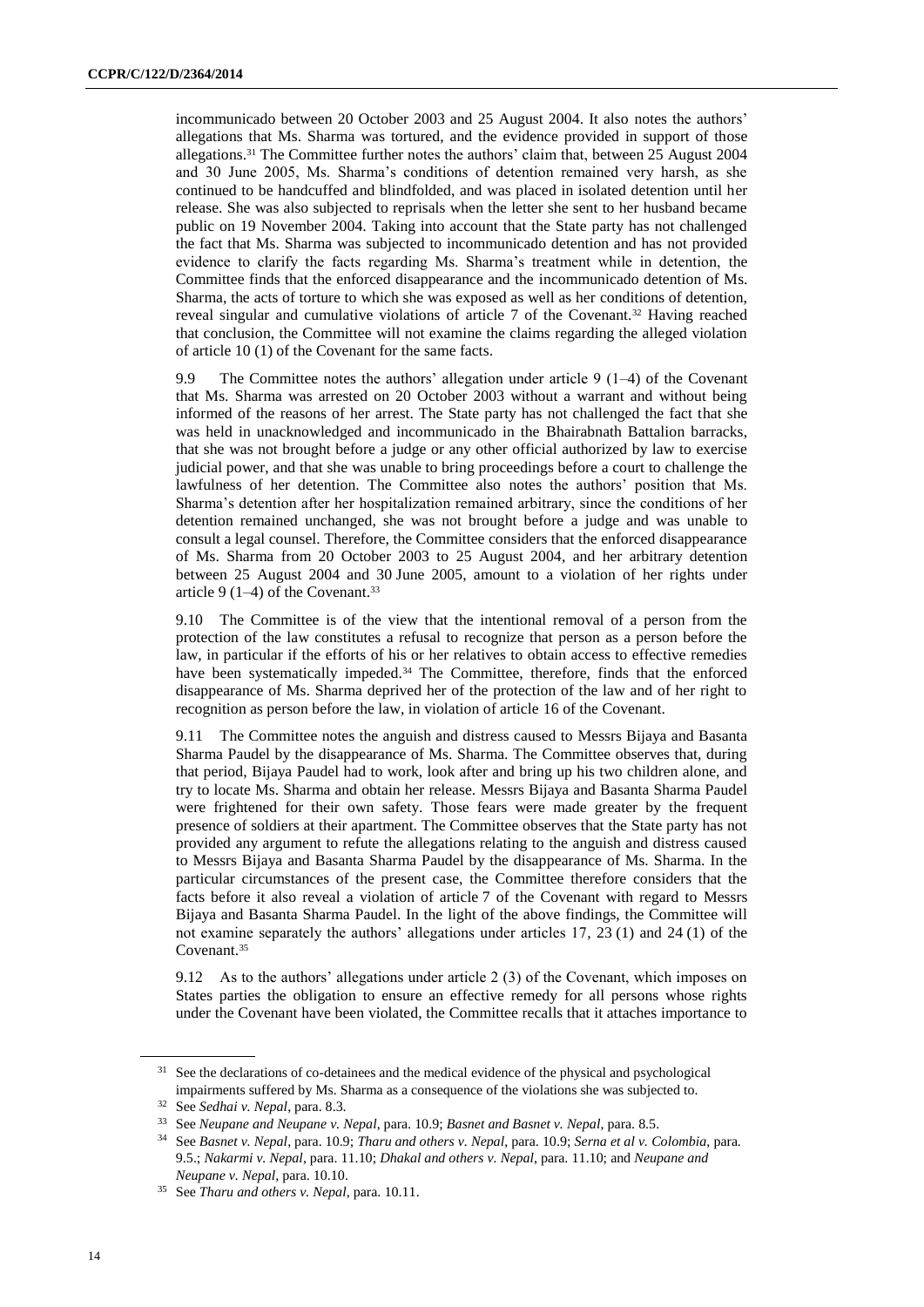the establishment by States parties of appropriate judicial and administrative mechanisms for addressing claims of human rights violations.<sup>36</sup> The Committee refers to its general comment No. 31 (2004) on the nature of the general legal obligation imposed on States parties to the Covenant, which provides, inter alia, that failure by a State party to investigate allegations of violations could, in and of itself, give rise to a separate breach of the Covenant. In the present case, the Committee observes that Ms. Sharma did not have access to an effective remedy while in detention and after her release. During her detention, Bijaya Paudel submitted an application to the National Human Rights Commission and filed a writ of habeas corpus before the Supreme Court, which quashed his petition on 25 June 2004. On 8 June 2005 Mr. Paudel submitted another habeas corpus petition to the Supreme Court, which ordered the release of Ms. Sharma on 28 June 2005. Despite the authors' efforts, and the recognition by the National Human Rights Commission and the Kathmandu District Administrative Office that Ms. Sharma had been subjected to enforced disappearance, as well as the Supreme Court mandamus order directing the Government to investigate and provide appropriate reparations to victims of disappearances, no thorough and effective investigation has been concluded by the State party in order to elucidate the circumstances surrounding Ms. Sharma's detention and enforced disappearance, and no criminal investigation has even been started to bring the perpetrators to justice. In addition, the 246,000 Nepalese rupees received by Ms. Sharma as interim relief does not constitute an adequate remedy commensurate to the serious violations inflicted. Messrs Bijaya and Basanta Sharma Paudel never received any form of redress nor interim relief. Accordingly, the Committee concludes that the facts before it reveal a violation of article 2 (3), in conjunction with articles  $6, 7, 9$  (1–4) and 16, with regard to Ms. Sharma; and article 2 (3), read in conjunction with article 7 of the Covenant, with respect to Messrs Bijaya and Basanta Sharma Paudel.

10. The Committee, acting under article 5(4), of the Optional Protocol, is of the view that the information before it discloses a violation by the State party of articles  $6, 7, 9$  (1–4) and 16, read alone and in conjunction with article 2 (3) of the Covenant, with regard to Ms. Sharma; and a violation of article 7, read alone and in conjunction with article 2 (3), with respect to Messrs Bijaya and Basanta Sharma Paudel.<sup>37</sup>

11. In accordance with article 2 (3) (a) of the Covenant, the State party is under an obligation to provide individuals whose Covenant rights have been violated with an effective remedy. Accordingly, the State party is obligated to, inter alia: (a) conduct a thorough and effective investigation into the facts surrounding the detention of Ms. Sharma and the treatment she suffered in detention; (b) prosecute, try and punish those responsible for the violations committed and make the results of such measures public; (c) provide the authors with detailed information about the results of the investigation; (d) ensure that any necessary and adequate psychological rehabilitation and medical treatment is provided to the authors; and (e) provide effective reparation, including adequate compensation and appropriate measures of satisfaction to the authors for the violations suffered. The State party is also under an obligation to take steps to prevent the occurrence of similar violations in the future. In particular, the State party should ensure that its legislation: (a) criminalizes torture and enforced disappearance and provides for appropriate sanctions and remedies commensurate with the gravity of the crimes; (b) guarantees that such cases give rise to a prompt, impartial and effective investigation; <sup>38</sup> (c) allows for the criminal prosecution of those found responsible for such crimes; and (d) amends the 35-day statutory limit for claiming compensation for torture, in accordance with international standards.

12. Bearing in mind that, by becoming a party to the Optional Protocol, the State party has recognized the competence of the Committee to determine whether there has been a violation of the Covenant and that, pursuant to article 2 of the Covenant, the State party has undertaken to ensure for all individuals within its territory or subject to its jurisdiction the rights recognized in the Covenant and to provide an effective and enforceable remedy when a violation has been established, the Committee wishes to receive from the State party, within 180 days, information about the measures taken to give effect to the Committee's

<sup>36</sup> See *Neupane and Neupane v. Nepal*, para. 10.11.

<sup>37</sup> See *El-Abani et al v. Libyan Arab Jamahiriya*, para. 7.5; and *Emina Kožljak and Sinan Kožljak v. Bosnia and Herzegovina* (CCPR/C/112/D/1970/2010), para. 9.6.

<sup>38</sup> See *Neupane and Neupane v. Nepal* (CCPR/C/120/D/2170/2012), para 11.